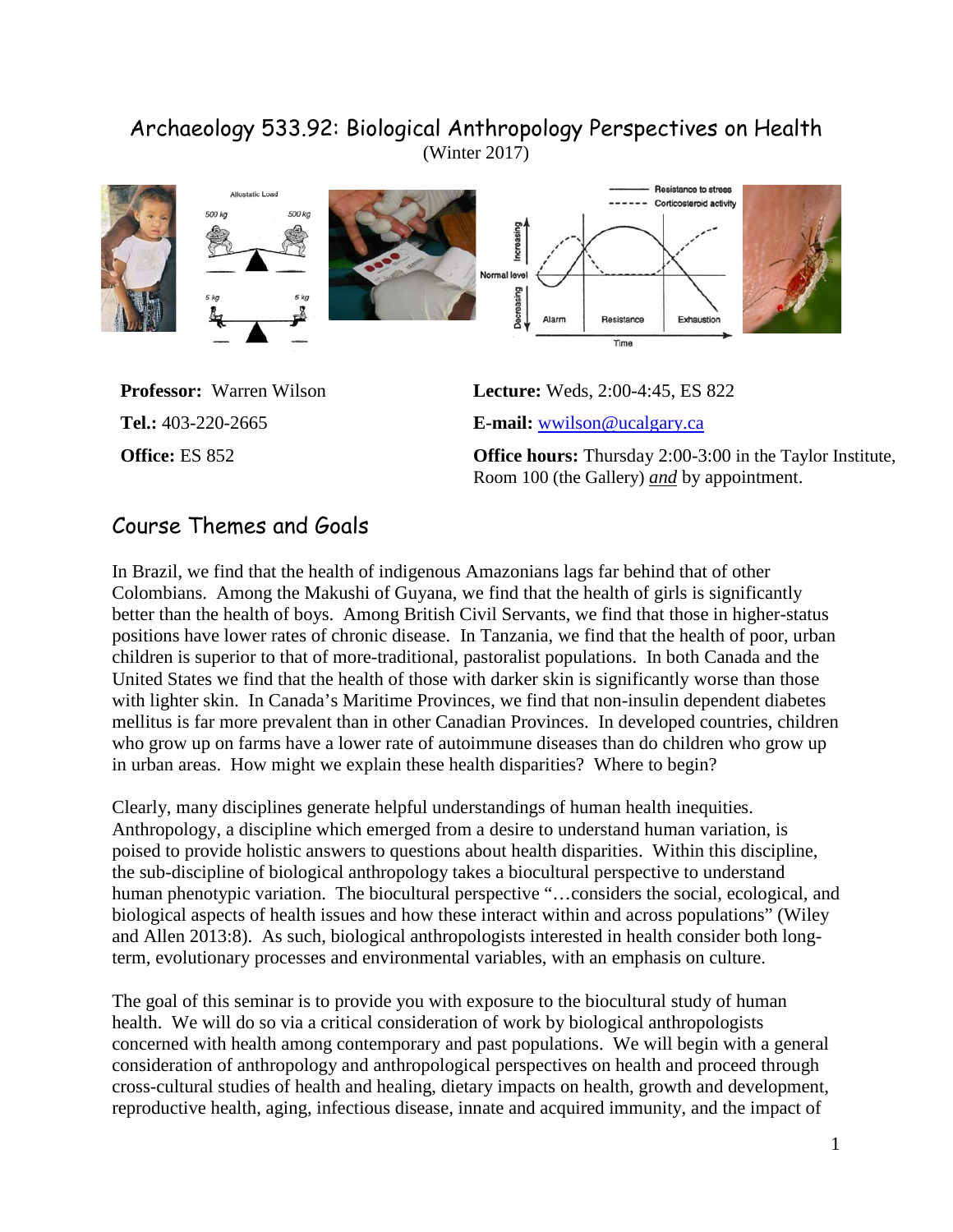stress on physical and mental health. Where feasible, we will learn some of the protocols used by biological anthropologists to document health outcomes and possible predictive variables. Upon completion of this course you should have an enhanced understanding of the variables which explain human health disparities. As well, you should have improved your abilities to think critically and to persuasively communicate your conclusions.

# Course Conventions

**1. Class:**The course is organized as a seminar. Often, there will be no formal lecture. Participants will be expected to have done the appropriate readings, set the agenda and contribute to the discussion. On the final day of class we will hold a mini-research symposium. In order to meet the goals of the seminar you have to attend class each week and arrive on time. You must be prepared to discuss the assigned topic. You are responsible for assigned material and any announcements concerning changes in schedule, etc. Because we meet only once a week and this seminar requires your active input, if you have more than two unexcused absences your overall participation grade is automatically a '0'.

**2. Reading:** The readings for this course will be sent to you each week. You must plan accordingly to ensure that you obtain all of the readings with sufficient time to read them prior to each class. A careful and critical read of the assigned material is required. Keep in mind that you are not finished with the reading assignment until you thoroughly understand it. This will often require you to read an assignment more than once.

Required Text:Wiley, Andrea S. and John S. Allen (2017) **Third Edition**. *Medical Anthropology: A Biocultural Approach.* Oxford University Press, New York.

**3. Evaluation:** Evaluations will be based on six components:

| Class participation          | 33% |  |
|------------------------------|-----|--|
| Journal article review       | 8%  |  |
| Leading a class 1            | 10% |  |
| Leading a class 2            | 14% |  |
| <b>Research presentation</b> | 11% |  |
| <b>Term Paper</b>            | 24% |  |

Class Participation: Discussion & Questions 33% Due date: weekly Each week a selection of readings and questions will be assigned. Questions will be designed to ensure comprehension of the material and to facilitate discussion. Although I will only occasionally collect your answers to evaluate your understanding of the assigned material, you should always assume I will collect your work and come prepared to hand it in. The discussion should reflect a critical evaluation of the material presented. A critical evaluation requires a clear understanding of the evidence presented and a careful consideration of alternative explanations for the outcomes. It is to your advantage to cite relevant literature when discussing particular papers and topics.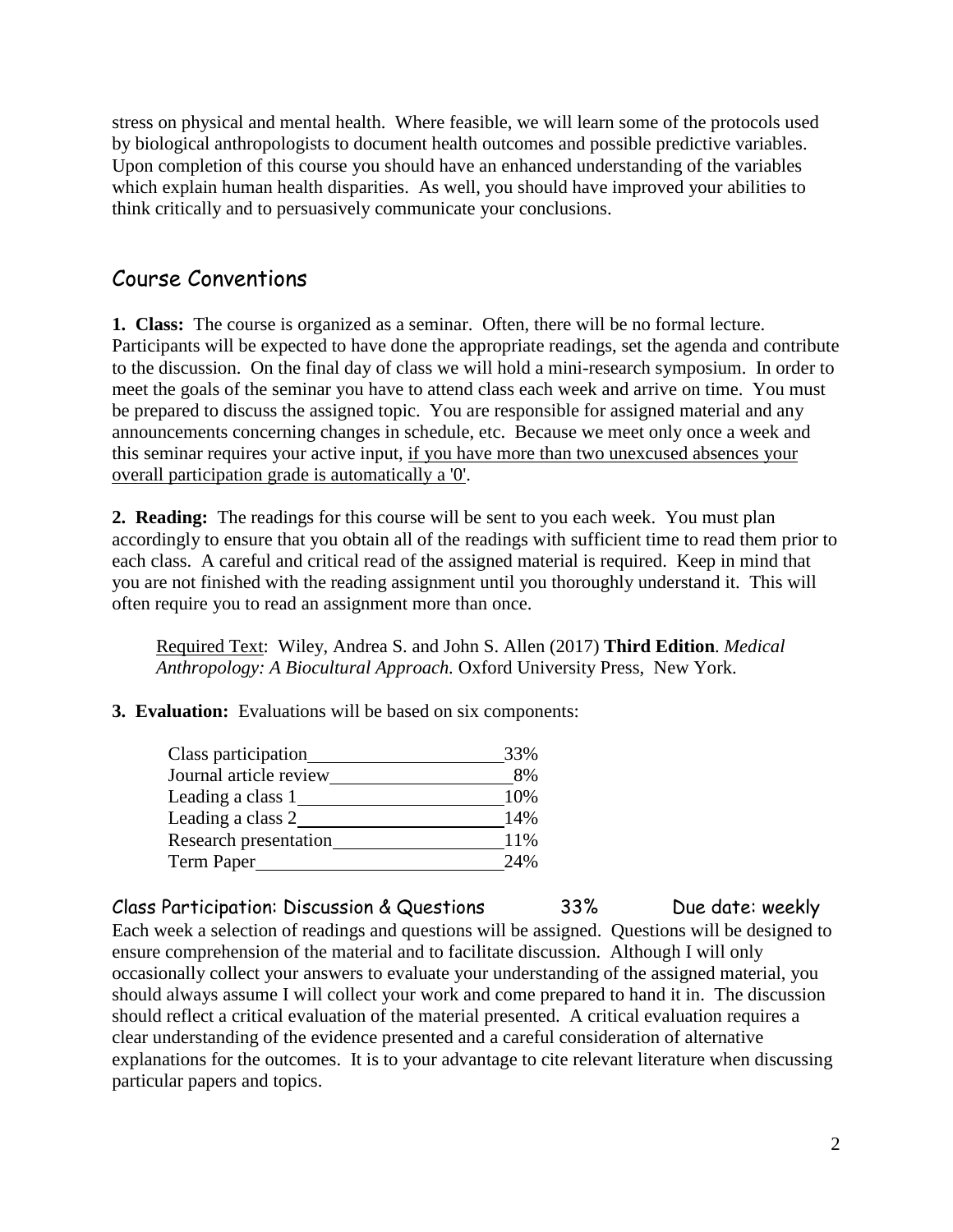Journal Article Review 8% Due date: to be determined Details concerning this assignment are provided in the Assignments section on the course Blackboard Site.

Leading a class (first time) 10% Due date: depends on class lead -choose from seminars 3 through 7 Leading a class (second time) 14% Due date: depends on class lead -choose from seminars 8 through 12 (In choosing a topic for the second class, you should choose one that is of interest to you, but *not the topic you wish to cover in your term* 

Leading a class requires you to do the following:

*paper*.)

1. *Select articles for the class* (final selection due 9 days prior to the class):

These articles should provide the students with a bit of history on the topic as well as the state of the science. The class leader must send the articles selected to me at least 11 days prior to the class so that I have a bit of time to evaluate them before you post them for the other students. I generally have a list of papers which will provide you with a starting point on the topic. For the first class that you lead, you will have a less flexibility in choosing articles as I want to ensure that the seminal pieces on each topic are covered.

2. *Write discussion questions* (due 8 days prior to the class):

These questions should lead the rest of us to write a summary and critique of the each assigned reading and to stimulate discussion. It is often a good idea to ask your peers to compare and contrast articles which reach different conclusions. You may wish to ask provocative questions to stimulate discussion. While questions asking for a description of the studies in question can help to ensure comprehension, they do not often generate discussion. Please send your questions to me electronically.

3. *Write an introduction to the topic* (due 8 days prior to the class):

The introduction must summarizing why the topic is relevant, how it ties in with topics covered in other class meetings, and what you hope will be achieved in the class. This should be roughly one paragraph. Please send the introduction to me electronically.

4. *Introduce the topic in class*:

This should be designed to give the students some background on the topic and last 15-20 minutes. While you will want to provide relevant history and perhaps more detail than is available in the readings, you need to avoid covering the material we will discuss as a class; that is, don't answer the questions which have been provided to stimulate class discussion.

5. *Facilitate discussion*:

This is often the most challenging aspect of leading the class as it requires you to think on your feet, asking the class questions to stimulate critical evaluation of the topic covered.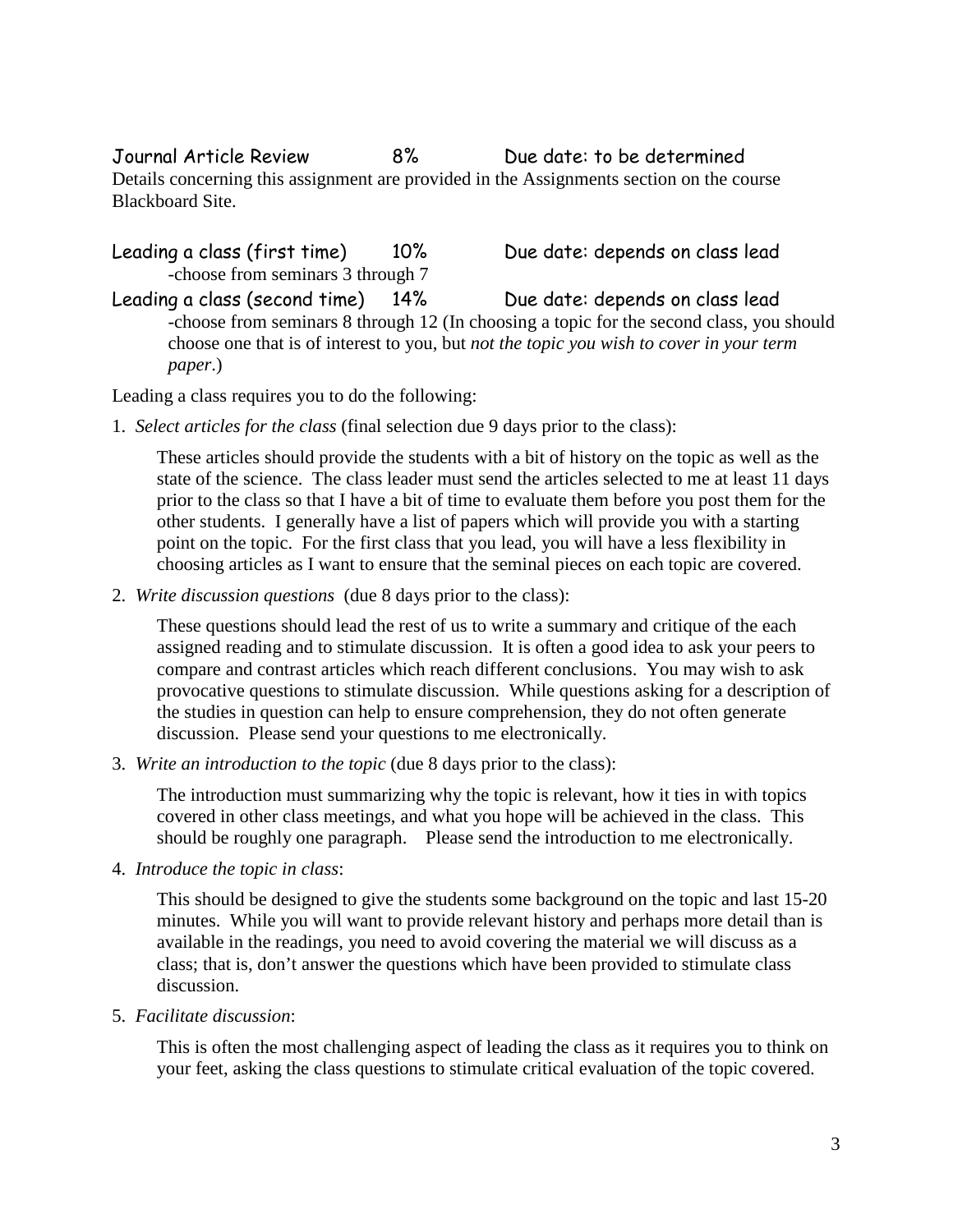You might ask for alternative explanations of observed outcomes, what we can learn from the author(s) research methods, and how we might improve upon the study.

Research Presentation 11% Due date: 9 April This presentation will be based on your research paper and be presented in a mini-research symposium held in the last class (or last two classes, depending on numbers). It will be presented in conference style (total length 20 minutes with 15 minutes for presentation and 5 minutes for questions).

Term Paper 24% Due date: 16 April Participants are to develop a research term paper around one or more of the themes in the course. This can be related to your own research interests and may even take the form of a research proposal if it is useful to you. A paper proposal of no more than 250 words will be due by February 28, 2014. An annotated bibliography with 15 references is due on March 7, 2014 and a second on March 14, 2014. Detailed instructions for the annotated bibliography are provided on the course Blackboard site.

Letter grade assignment: At the end of the course, the numerical marks will be summed and a final letter grade will be assigned based on the following scheme:

| Percentage range | Letter grade | Percentage range | Letter grade         |
|------------------|--------------|------------------|----------------------|
| 95 or higher     | A+           | 68-72            | $C_{\pm}$            |
| $90 - 94$        | А            | 64-67            | C                    |
| 85-89            | А-           | 59-63            | $\mathsf{C}\text{-}$ |
| 81-84            | $B+$         | 54-58            | $D+$                 |
| 77-80            | В            | $50 - 53$        |                      |
| $73 - 76$        | B-           | 49 or lower      | F                    |

You must provide advance notice to me if you are unable to complete an assignment by the due date. All requests for deferral of a due date for/due to health reasons must be accompanied by written documentation as outlined in the University Calendar and should be obtained while the student has the physical or emotional problem rather than after recovery. Travel arrangements and misreading of the syllabus are not valid reasons for requesting a deferred due date. Deferred due dates will not be granted if it is determined that just cause is not shown by the student. A passing grade is not required on any particular component for the student to pass the course as a whole; that is, a student may fail, for example, the journal article review or any other component and, assuming their overall average percentage earned for the course is above 49, they will pass the course.

**4. Retrieving Assignments:** The Freedom of Information and Protection of Privacy (FOIP) legislation disallows the practice of having students retrieve assignments from a public place, e.g., outside an instructor's office or the Department main office. Term assignments must be returned to students individually, during the seminar, or during the instructor's office hours; if a student is unable to pick up her/his assignment s/he may provide the instructor with a stamped, self-addressed envelope to be used for the return of the assignment.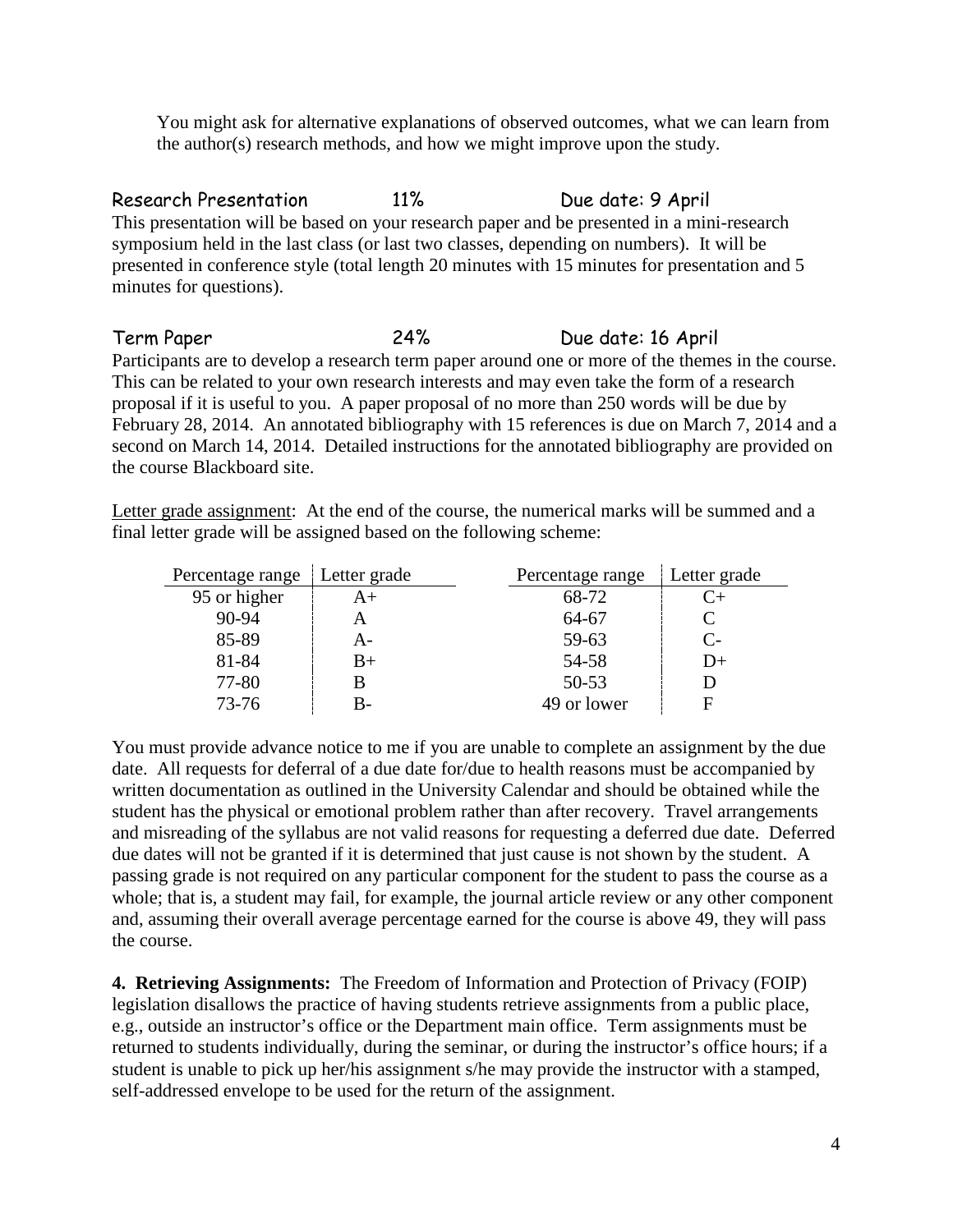**5. Office Hours:**I enjoy having visitors during my office hours and am happy to schedule additional times as necessary. These hours are yours and I encourage you to take advantage of them, whether you are having difficulty with some aspect of the course, or if you would like to discuss in greater detail something that was touched on in the seminar.

**6. E-mail:** Students are encouraged to use the lectures and office hours to ask questions. For after-hours questions, the use of email is acceptable. Please write 'ARKY 533' in the 'Subject' portion of the email. I receive numerous e-mails every day. By clearly identifying the subject of your email, you will help me reply more efficiently to your emails. Note that if I think that your question and related answer is of general interest, I may decide to post them on the course Blackboard space (your name will not appear).

## **ACADEMIC ACCOMMODATIONS**

#### <http://www.ucalgary.ca/access/accommodations/policy>

Students needing an Accommodation because of a Disability or medical condition should communicate this need to Student Accessibility Services in accordance with the Procedure for Accommodations for Students with Disabilities

Students needing an Accommodation based on a Protected Ground other than Disability, should communicate this need, preferably in writing, to "(Instructor) (Associate Dean) (Department Head) (other designated person)"

## **ACADEMIC INTEGRITY**

Academic integrity is essential to the pursuit of learning and scholarship in a university, and to ensuring that a degree from the University of Calgary is a strong signal of each student's individual academic achievements. As a result, the University treats cases of cheating and plagiarism very seriously. For detailed information on what constitutes academic misconduct, please refer to the following link:<http://www.ucalgary.ca/pubs/calendar/current/k-2-1.html> All suspected cases of academic dishonesty will be investigated following procedures outlined in the University Calendar. If you have questions or concerns about what constitutes appropriate academic behavior or appropriate research and citation methods, you are expected to seek out additional information on academic integrity from your instructor or from other institutional resources.

## **TEACHING EVALUATIONS / USRIS (Universal Student Ratings of Instruction)**

At the University of Calgary, feedback provided by students through the Universal Student Ratings of Instruction (USRI) survey provides valuable information to help with evaluating instruction, enhancing learning and teaching, and selecting courses. Your responses make a difference, please participate! Website: http://www.ucalgary.ca/usri/

Writing Across the Curriculum: Writing skills are not exclusive to English courses and, in fact, should cross all disciplines. The University supports the belief that throughout their University careers, students should be taught how to write well so that when they graduate their writing abilities will be far above the minimal standards required at entrance. Consistent with this belief, students are expected to do a substantial amount of writing in their University courses and, where appropriate, instructors can and may use writing and the grading thereof as a factor in the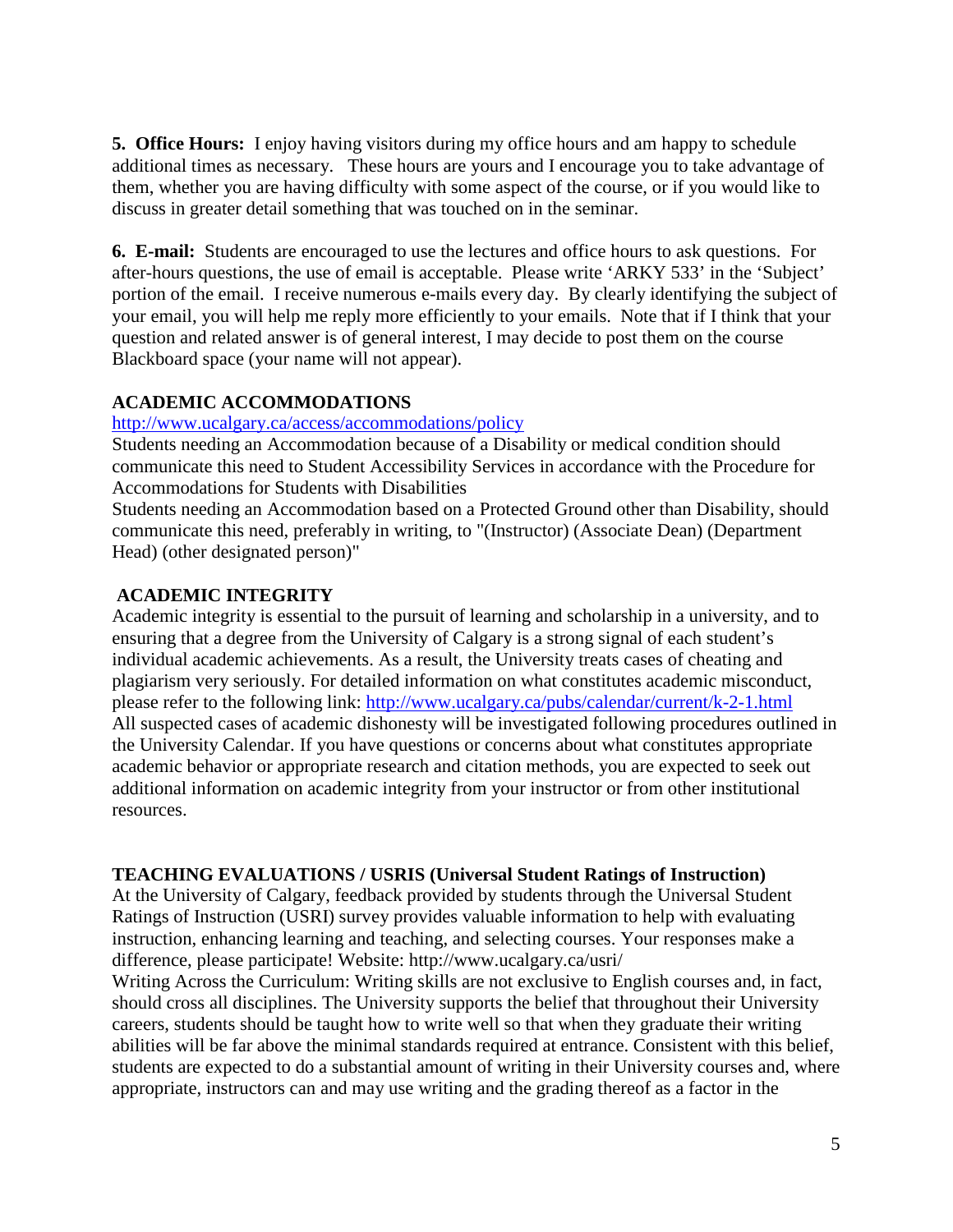evaluation of student work. The services provided by the Writing Centre in the Effective Writing Office can be utilized by all undergraduate and graduate students who feel they require further assistance.

## **Emergency Evacuation Assembly Points:**

In the event of an emergency that requires evacuation, please refer to the following link to become familiar with the assembly points for the class: <http://www.ucalgary.ca/emergencyplan/assemblypoints>

## **Freedom of Information and Protection of Privacy Act:**

The University of Calgary is committed to protecting the privacy of individuals who work and study at the University or who otherwise interact with the University in accordance with the standards set out in the Freedom of Information and Protection of Privacy Act. Please refer to the following link for detailed information: <http://www.ucalgary.ca/legalservices/foip> The Department of Anthropology and Archaeology's FOIP (Freedom of Information and Privacy) policy requires all reports/examinations to be returned to students during class time or the instructor's office hours. Any term work not picked up will be placed in the Anthropology and Archaeology Office (ES620) for distribution. Any student not wishing to have their work placed in the office must make alternative arrangements with the course instructor early in the term.

## **Safewalk Information:**

Campus Security, in partnership with the Students' Union, provides the Safewalk service, 24 hours a day to any location on Campus including the LRT, parking lots, bus zones and University residences. Contact Campus Security at (403) 220-5333 or use a help phone, and Safewalkers or a Campus Security Officer will accompany you to your campus destination.

## **Faculty of Arts Program Advising and Student Information Resources:**

Have a question, but not sure where to start? Arts Students' Centre

The Faculty of Arts Students' Centre is the overall headquarters for undergraduate programs in the Faculty of Arts. The key objective of this office is to connect students with whatever academic assistance that they require.

In addition to housing the Associate Dean, Undergraduate Programs and Student Affairs and the Associate Dean for Teaching and Learning, the Arts Students' Centre is the specific home to:

- program advising
- the Faculty's Co-operative Education Program
- the Arts and Science Honours Academy
- the Faculty's Interdisciplinary Programs
- a Student Help Desk

Location: Social Sciences Room 102 Phone: 403.220.3580

Email: [ascarts@ucalgary.ca](http://ucalgary.ca/pubs/calendar/current/ascarts@ucalgary.ca)

Website: [arts.ucalgary.ca/undergraduate/](http://arts.ucalgary.ca/undergraduate/)

For registration (add/drop/swap), paying fees and assistance with your Student Centre, contact Enrolment Services at (403) 210-ROCK [7625] or visit them at the MacKimmie Library Block. Contacts for Students Union Representatives for the Faculty of Arts: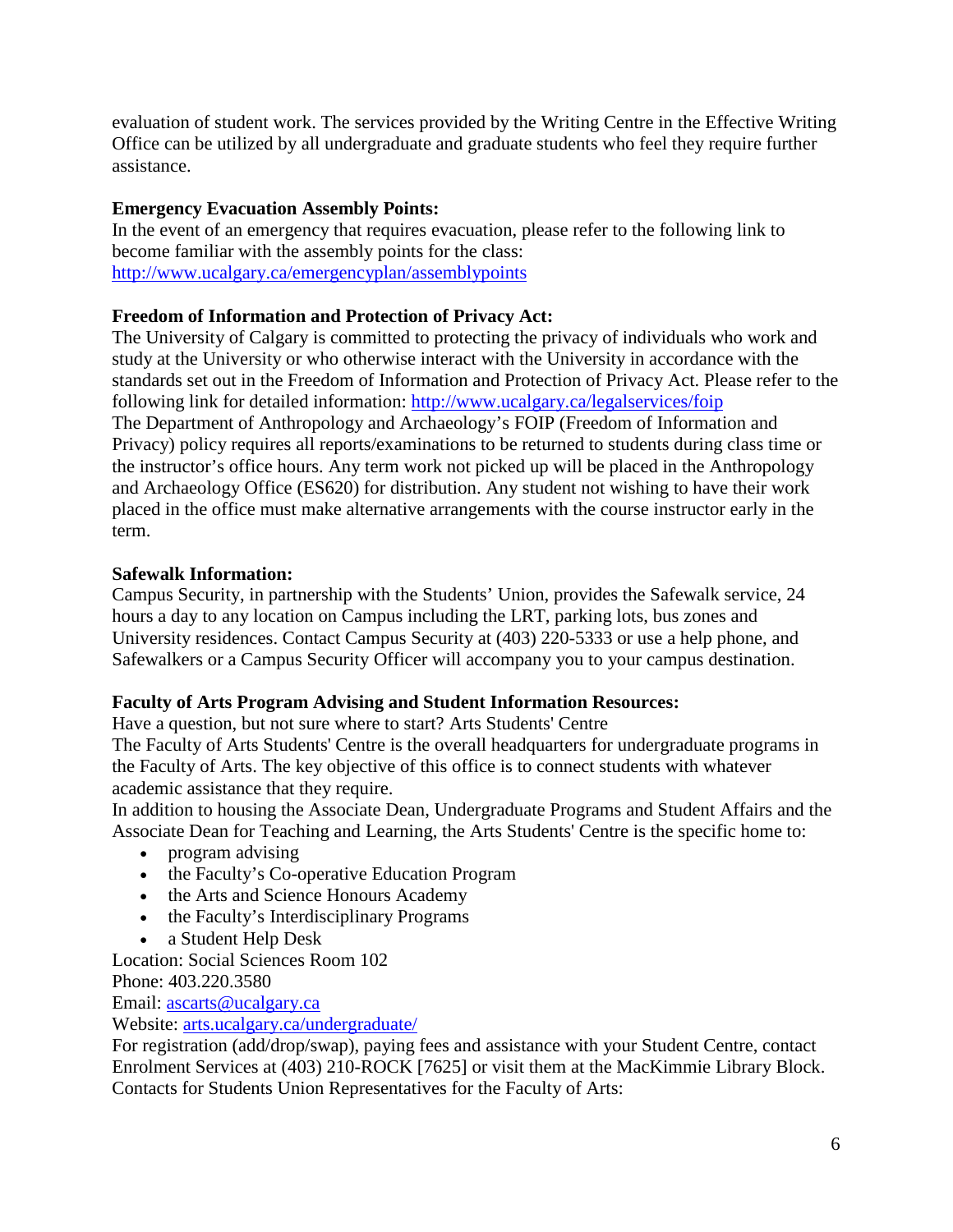arts1@su.ucalgary.ca arts2@su.ucalgary.ca arts3@su.ucalgary.ca arts4@su.ucalgary.ca

# Deadlines to keep in mind

Deadlines are part of the assignments. Late work will not be accepted. Question sets for each week's readings must be complete and printed prior to class each week. While you are free to add notes to your completed question set in the seminar, you may not use that time to complete your answers. All other assignments are must be sent to me electronically no later than 5:00 pm on the due date. If I do not, within 24 hours, confirm the receipt of your work, please write to me to find out if I received it.

- 1 day before your *journal article review* is presented in the seminar- e-mail me your review
- 2 weeks before the *seminar you will facilitate*, contact me for ideas about readings

▪ 9 days before the *seminar you will facilitate*, provide me with the list of readings for the seminar.

- 28 February (Tuesday): *250-word proposal* for your term paper due
- 10 March (Friday): first *annotated bibliography* for your term paper due
- 17 March (Friday): second *annotated bibliography* for your term paper due
- 12 April (in class): *research presentation* due
- 17 April (Monday): *term paper* due